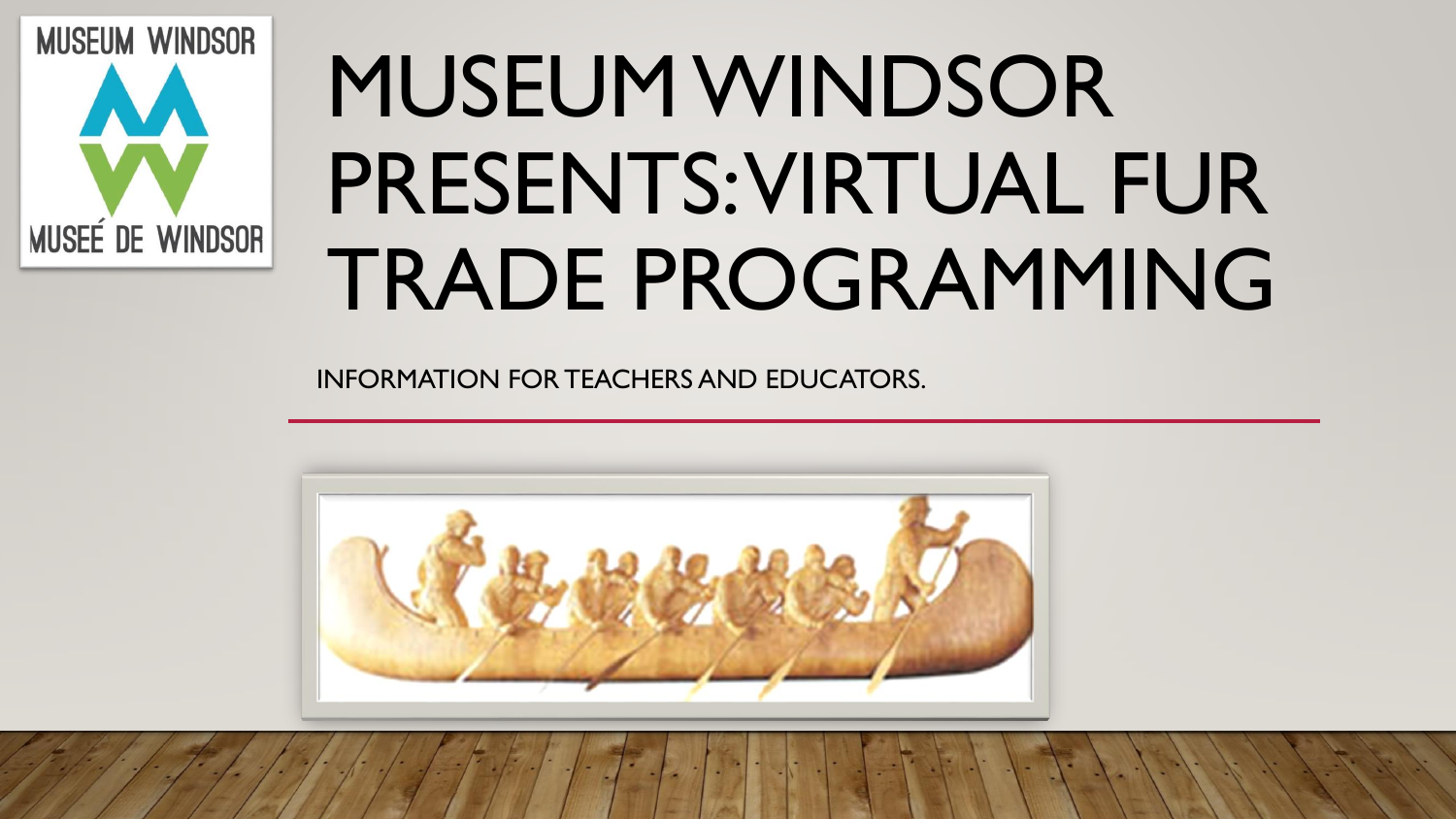## WHO IS MUSEUM WINDSOR?

### **Telling** *Our* **Stories... Sharing** *Yours***...**

• Museum Windsor plays a regional role as an educational institution, a community organization, a leisure services provider, and is an integral part of the tourism industry. Our Mission is to inspire passion, arouse curiosity and promote learning about the unique history and the natural, social, technological and cultural development of the City of Windsor and area for the benefit of our community's residents and visitors. Museum Windsor acquires, preserves, documents, illustrates and promotes local history at three unique locations in the community.

**Museum Windsor Phone Number:** 519-253-1812.



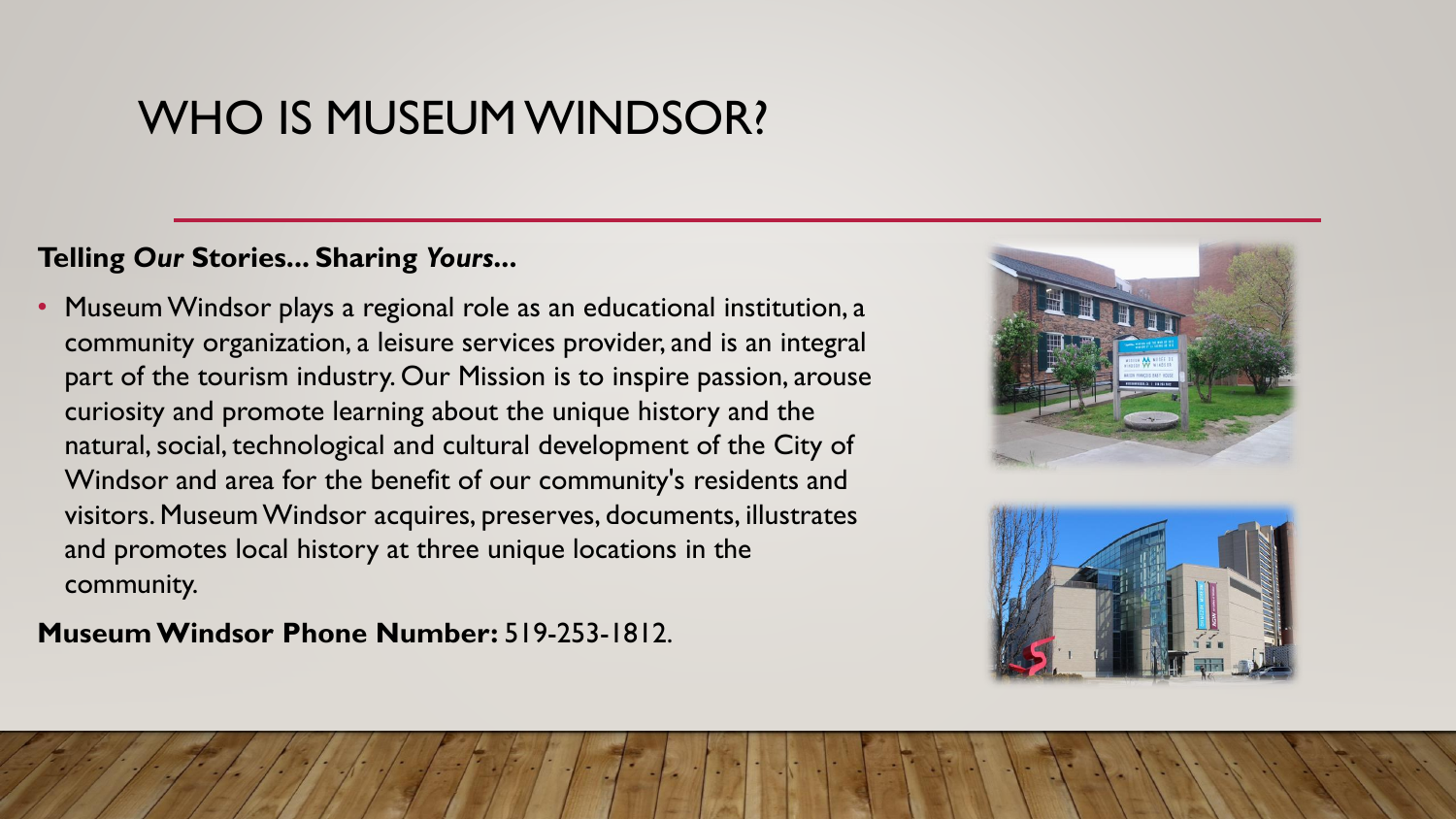### HOW TO BOOK:

- **Matthew J. Pritchard**, Museum Coordinator Education **Location:** Chimczuk Museum **Email Address:** [mpritchard@citywindsor.ca](mailto:mpritchard@citywindsor.ca%E2%80%8B)
- Chimczuk Museum
- **401 Riverside Drive West Windsor, ON. N9A 7J1 Canada Phone Number:** 519-253-1812

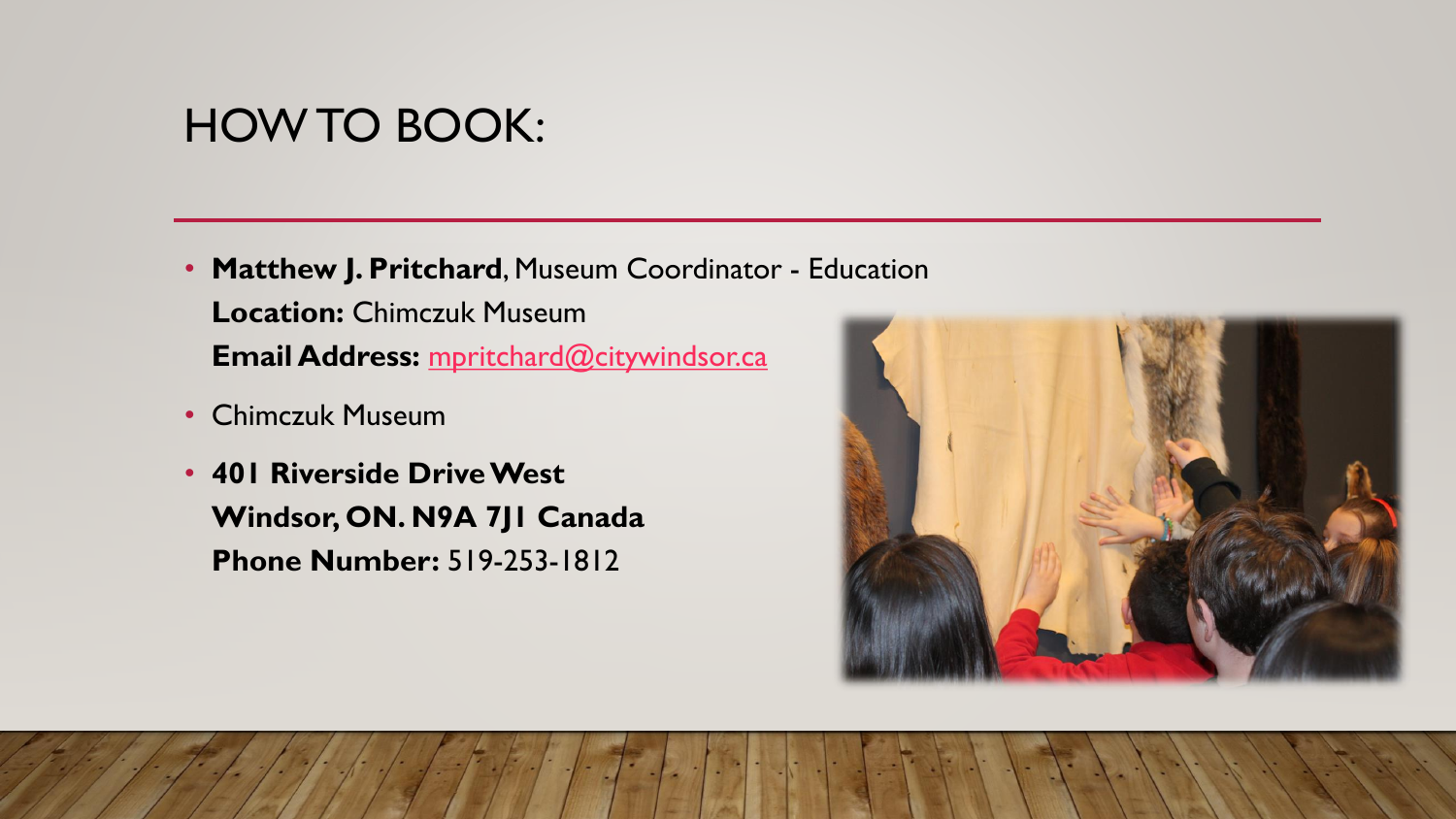## WHAT VIRTUAL FUR TRADE PROGRAM INCLUDES:

- One hour with a Museum Staff member over the internet.
- Program includes lesson on the history of the Fur Trade.
- Artefact interpretation
- Quiz games
- Age appropriate for grade level: Offered for Grades 2 to Grades 8. At end of this package curriculum connections broken by each grade level.
- Offered in both French and English.

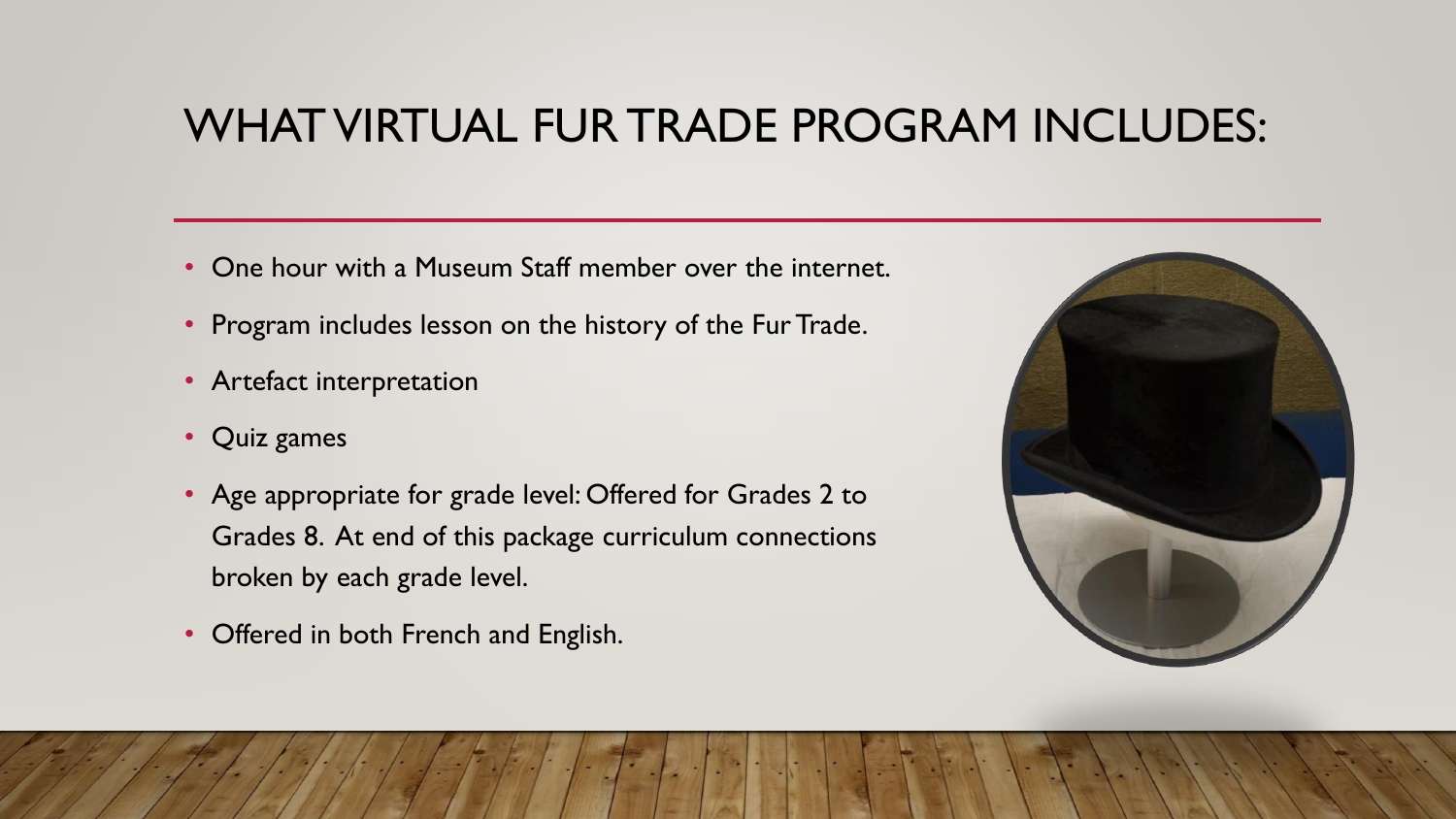## PROGRAM COSTS AND REQUIREMENTS

- \$50.00 per One Hour Class. Up to thirty students.
- Good Internet Connection
- Programming offered in Zoom, TEAMS, Google. Other video streaming possibly available at request.





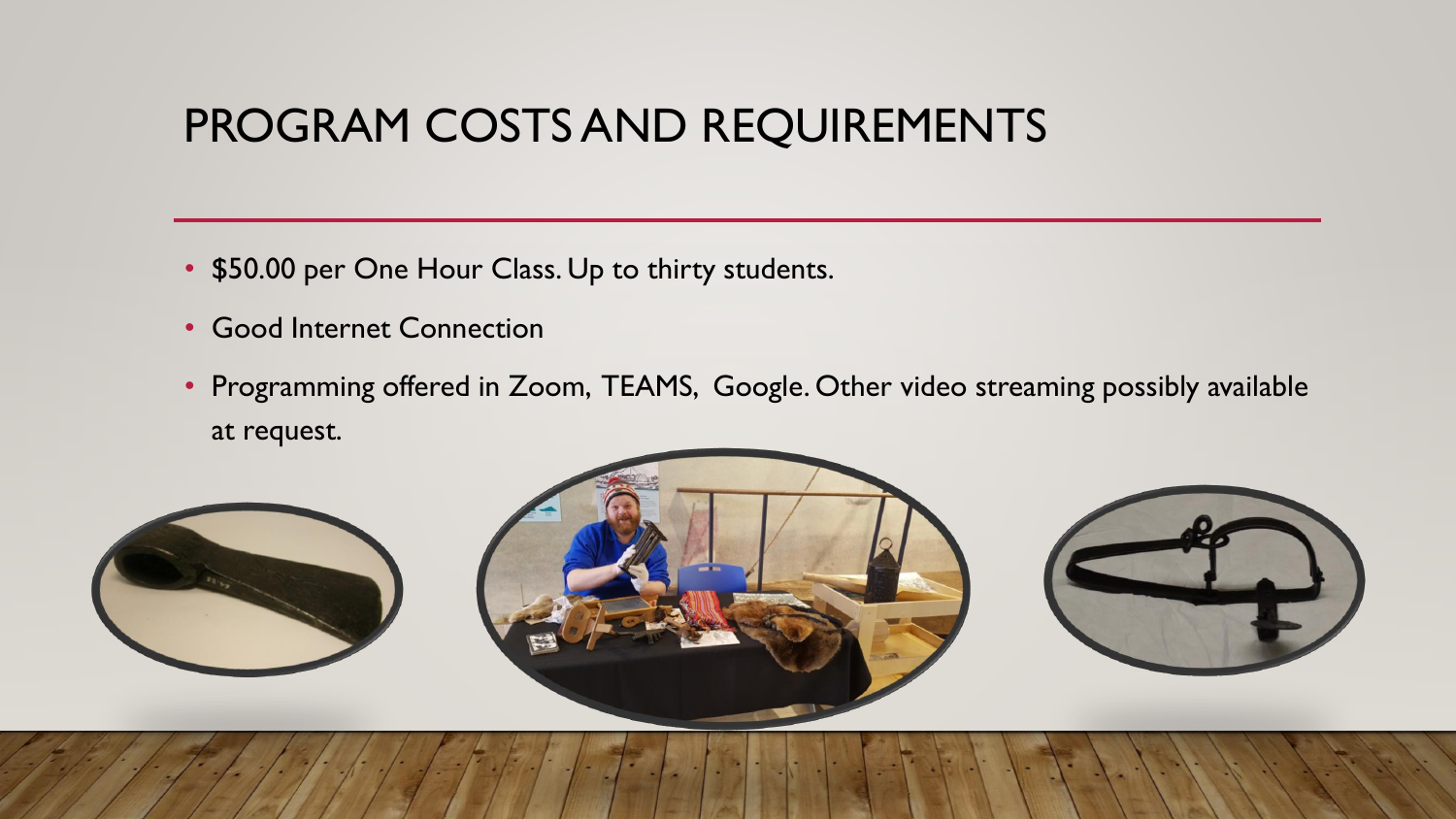## BENEFITS OF BRINGING MUSEUM WINDSOR VIRTUALLY TO CLASSROOM

- No high transportation costs or need to have supply coverage.
- Students get to learn and work with real museum staff, as they explore real artefacts.
- Program created by Ontario College of Teachers member.
- Museum staff are HIGH-FIVE trained and certified.

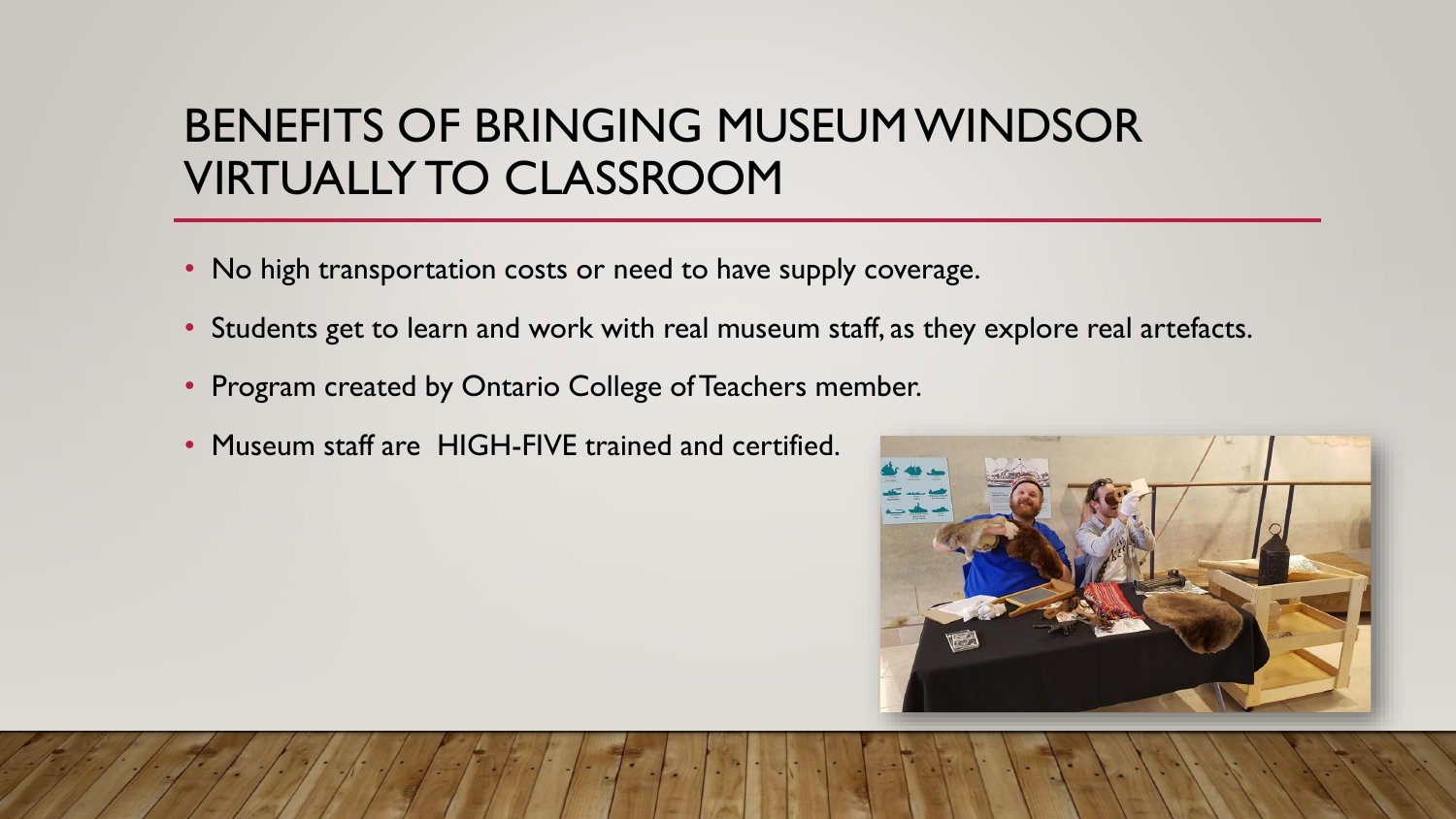## OTHER VIRTUAL PROGRAMS OFFERED BY MUSEUM WINDSOR

- Recent challenges such as COVID-19 has made it hard for school groups to visit Museum Windsor physically. Starting in 2022 Museum Windsor is proud to announce Virtual Tours of the galleries of the Chimczuk Museum and François Baby House.
- Bring the Museum into the classroom.
- Tours available of all MW Galleries in both French and English
- \$50.00 per One Hour Class. Up to thirty students.
- Programming offered in Zoom, TEAMS, Google. Other video streaming possibly available at request.

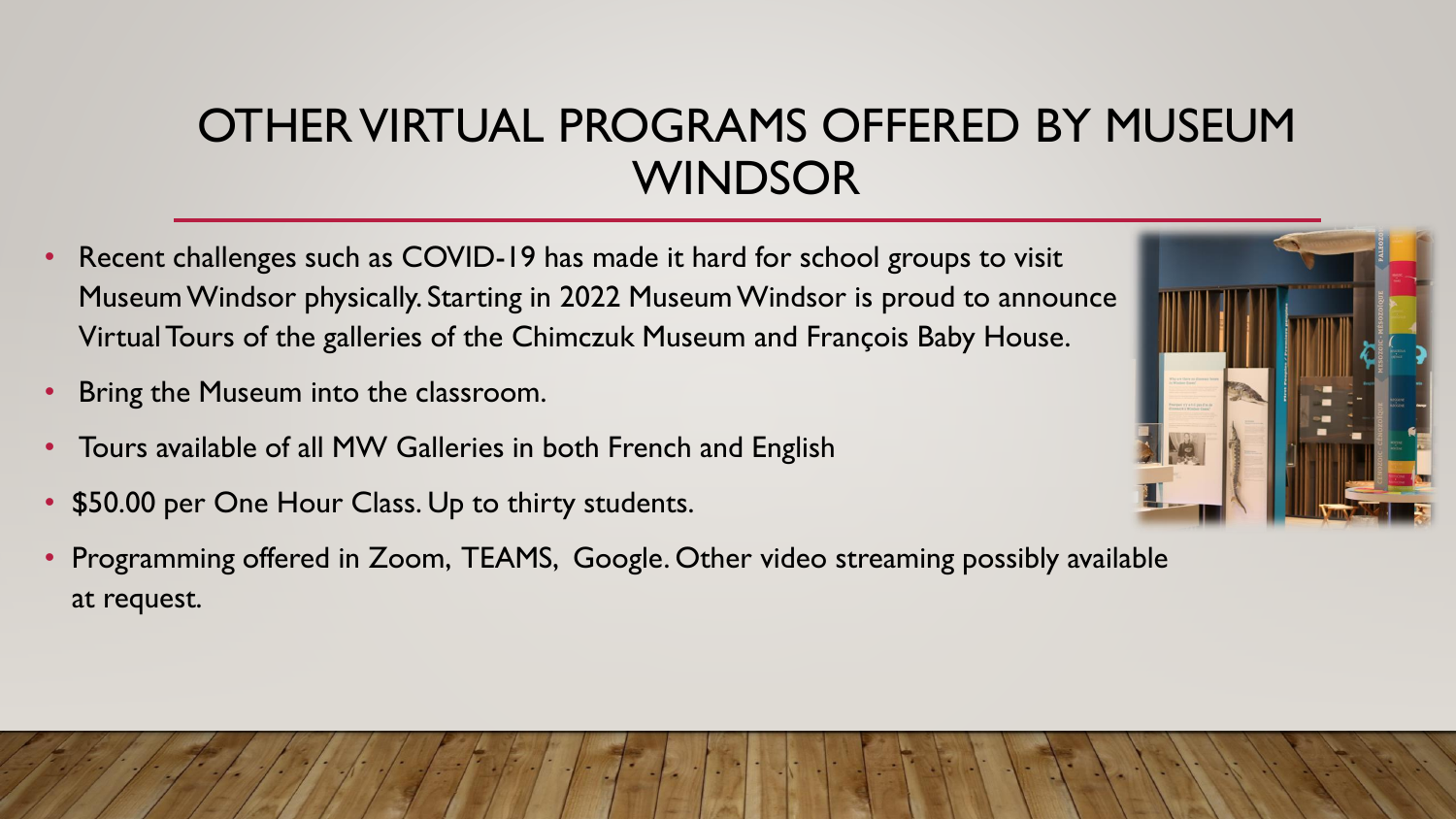## CURRICULUM LINKS

GRADES 2-7 SOCIAL STUDIES AND HISTORY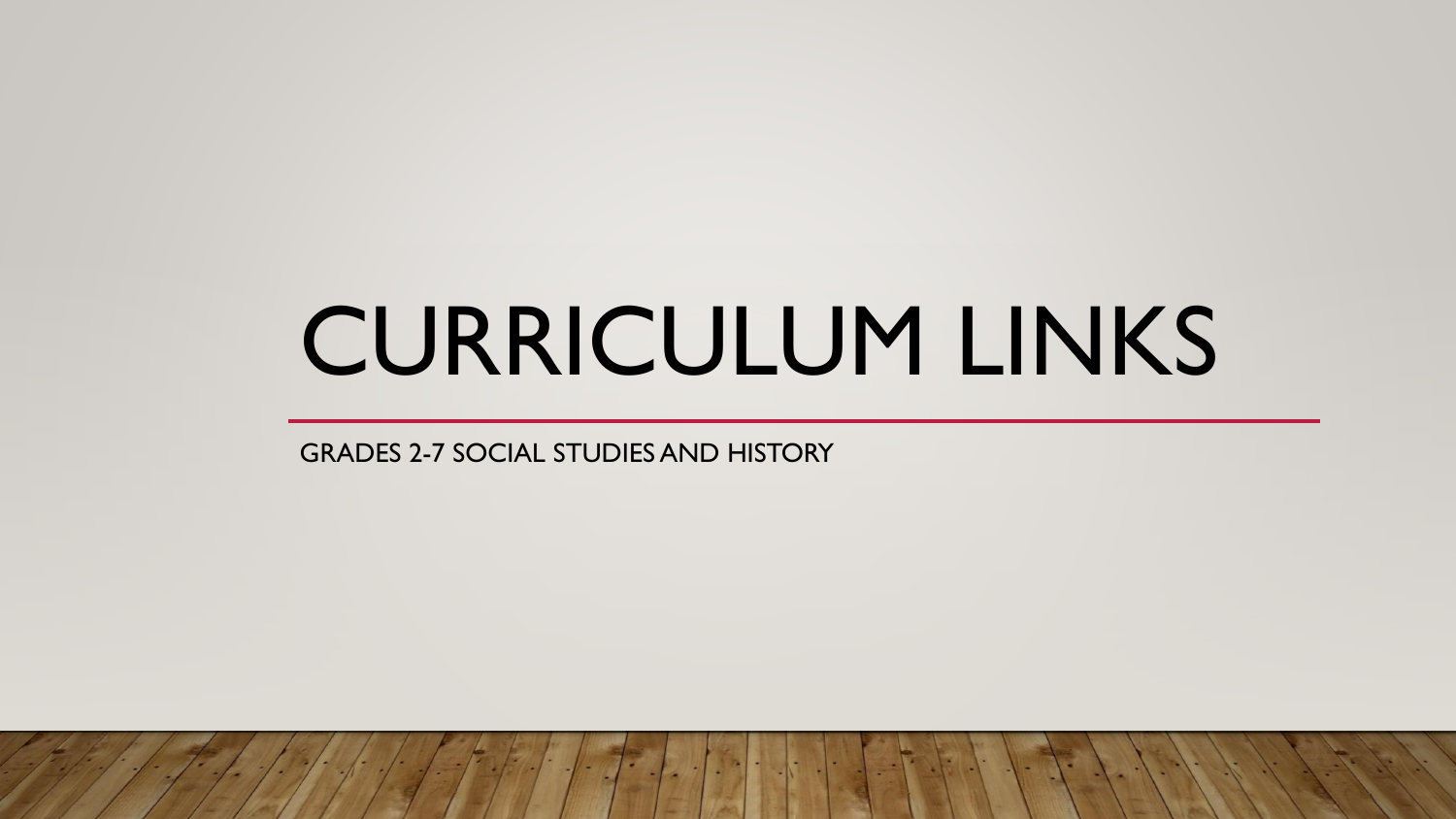## CURRICULUM LINKS: GRADE 2 SOCIAL STUDIES

#### Social Studies B. : Inquiry: Natural Environments and Ways of Life

• B2. Inquiry: Natural Environments and Ways of Life FOCUS ON: Interrelationships; Patterns and Trends By the end of Grade 2, students will: B2.1 formulate questions to guide investigations into some aspects of the interrelationship between the natural environment of selected communities and the ways in which people live (e.g., questions about how climate relates to clothing, agriculture, housing, recreation) Sample questions: "How and why might your choice in clothes change if you lived closer to the equator? Would some of your hobbies/sports change? Why or why not?" "Why do countries such as Norway, Switzerland, and Canada win so many medals in skiing competitions while other countries such as Australia and Mexico do not?" B2.2 gather and organize information and data about some communities' locations, climate, and physical features, and the ways of life of people in these communities (e.g., use atlases, globes, print, digital or interactive maps, and/or satellite images to determine location; find photographs in magazines or on the Internet that provide information on people's food, shelter, and/or clothing)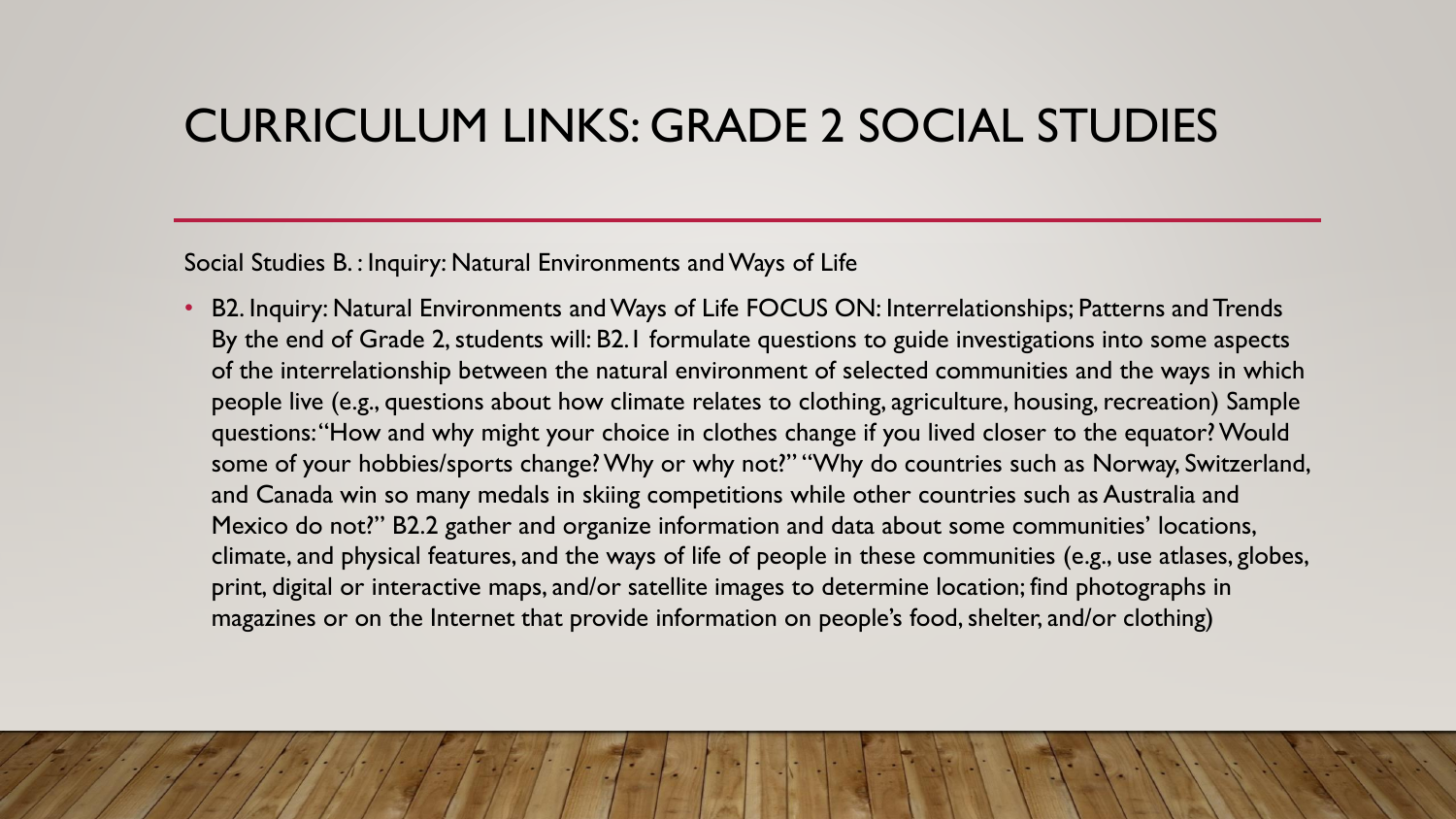## CURRICULUM LINKS: GRADE 3 SOCIAL STUDIES

- A.HERITAGE AND IDENTITY: COMMUNITIES IN CANADA, 1780–1850
- A1. Application: compare ways of life among some specific groups in Canada around the beginning of the nineteenth century, and describe some of the changes between that era and the present day (FOCUS ON: Continuity and Change; Perspective)
- A2. Inquiry: use the social studies inquiry process to investigate some of the major challenges that different groups and communities faced in Canada from around 1780 to 1850, and key measures taken to address these challenges (FOCUS ON: Significance; Cause and Consequence)
- A3. Understanding Context: identify some of the communities in Canada around the beginning of the nineteenth century, and describe their relationships to the land and to each other (FOCUS ON: Interrelationships)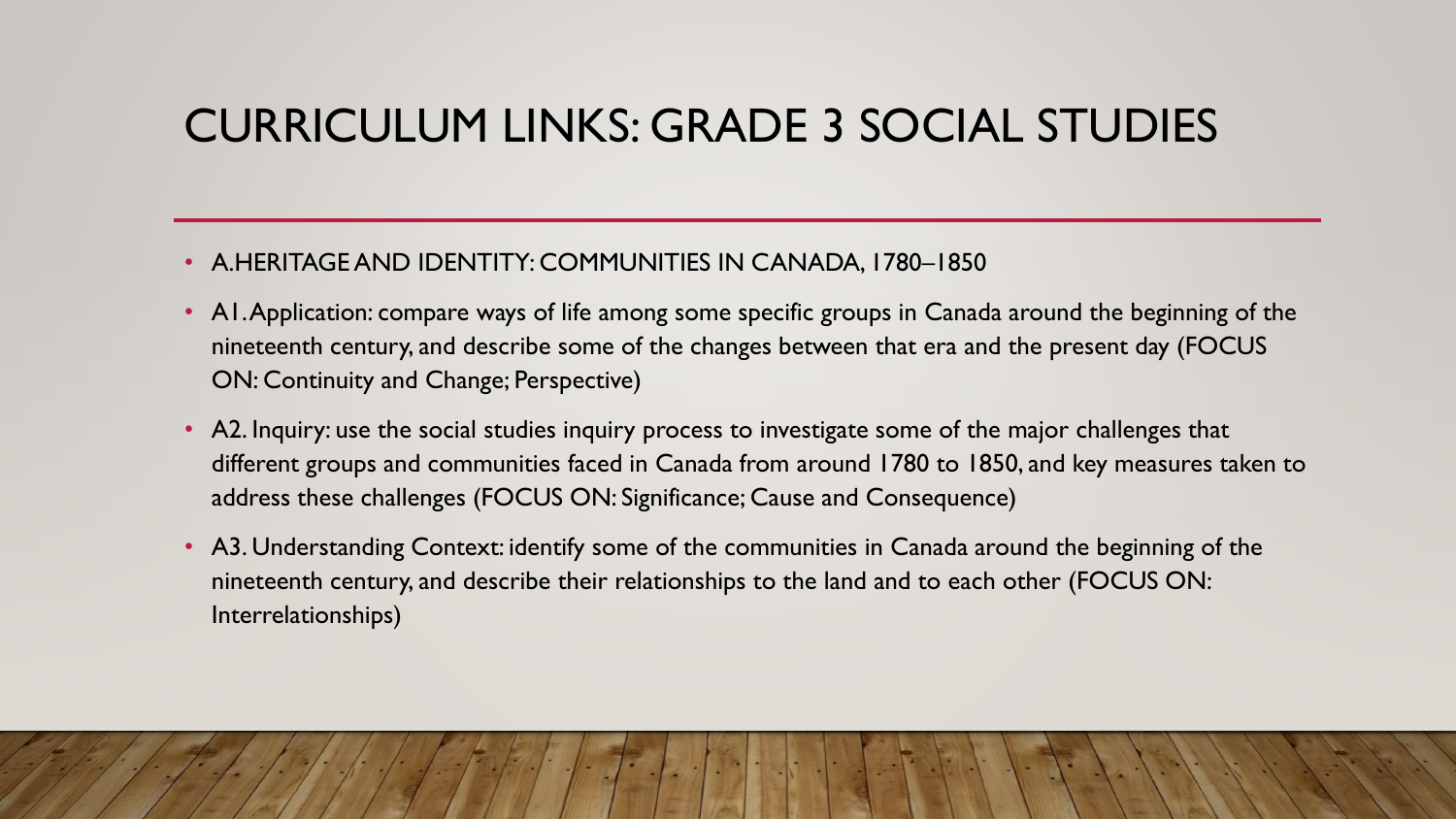## CURRICULUM LINKS: GRADE 4 SOCIAL STUDIES

#### • A.HERITAGE AND IDENTITY: EARLY SOCIETIES TO 1500 CE

- AI. Application: compare key aspects of life in a few early societies (to 1500), including at least one First Nation and one Inuit society, each from a different region and era and representing a different culture, and describe some key similarities and differences between these early societies and present-day Canadian society (FOCUS ON: Continuity and Change; Perspective)
- A2. Inquiry: use the social studies inquiry process to investigate ways of life and relationships with the environment in a few early societies (to 1500), including at least one First Nation and one Inuit society, with an emphasis on aspects of the interrelationship between the environment and life in those societies (FOCUS ON: Interrelationships)
- A3. Understanding Context: demonstrate an understanding of key aspects of a few early societies (to 1500), including at least one First Nation and one Inuit society, each from a different region and era and representing a different culture, with reference to their political and social organization, daily life, and relationships with the environment and with each other (FOCUS ON: Significance)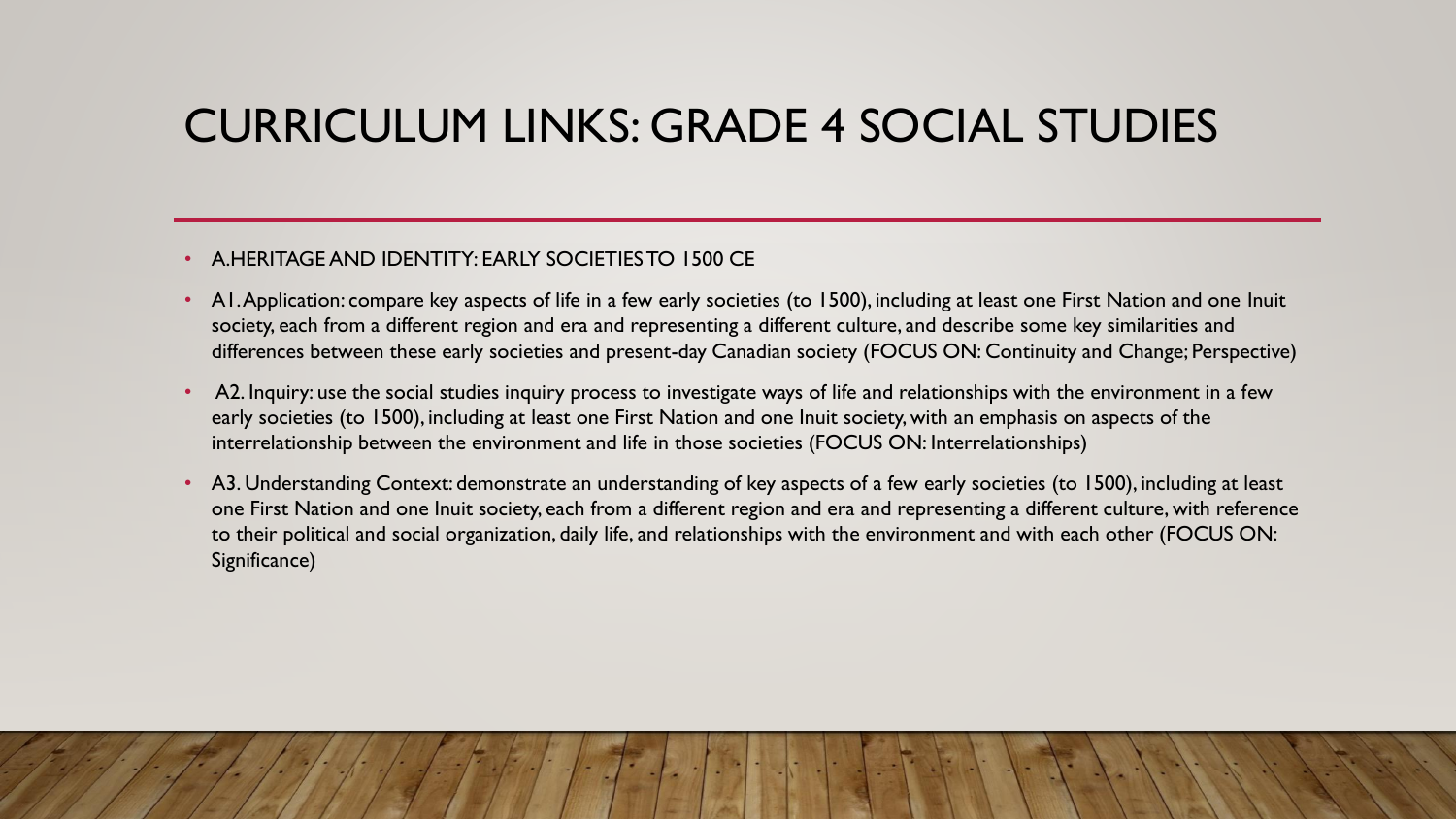## CURRICULUM LINKS: GRADE 5 SOCIAL STUDIES

- A.HERITAGE AND IDENTITY: INTERACTIONS OF INDIGENOUS PEOPLES AND EUROPEANS PRIOR TO 1713, IN WHAT WOULD EVENTUALLY BECOME CANADA
- A1. Application: analyse some key short- and long-term consequences of interactions among Indigenous peoples, among Europeans, and between Indigenous and European people prior to 1713 in what would eventually become Canada (FOCUS ON: Cause and Consequence; Continuity and Change)
- A2. Inquiry: use the social studies inquiry process to investigate aspects of the interactions among Indigenous peoples, among Europeans, and between Indigenous and European people prior to 1713 in what would eventually become Canada, from the perspectives of the various groups involved (FOCUS ON: Interrelationships; Perspective)
- A3. Understanding Context: describe significant features of and interactions among Indigenous peoples, among Europeans, and between Indigenous and European people prior to 1713 in what would eventually become Canada (FOCUS ON: Significance; Interrelationships)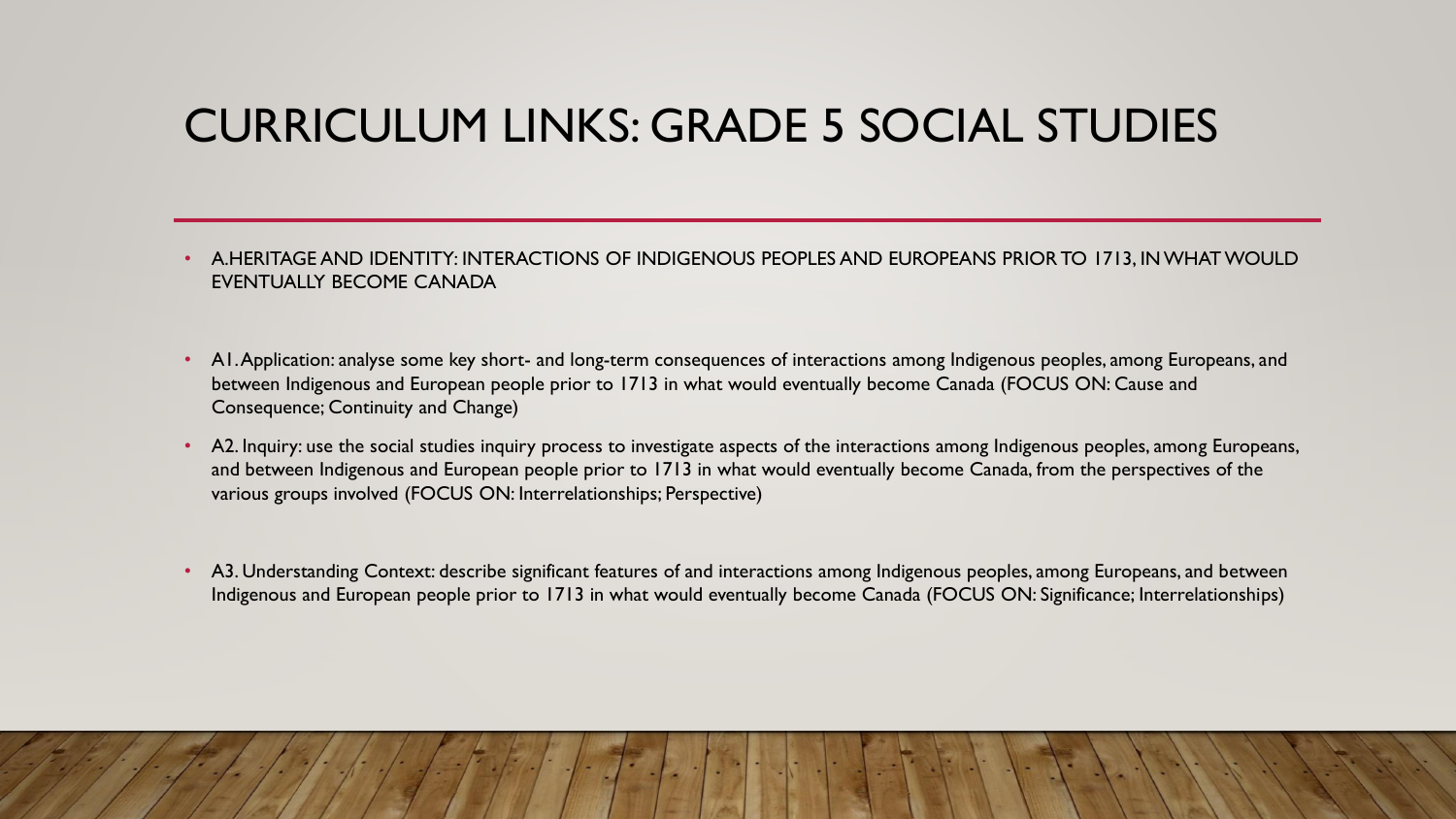## CURRICULUM LINKS: GRADE 6

- A.HERITAGE AND IDENTITY: COMMUNITIES IN CANADA, PAST AND PRESENT
- A1. Application: assess contributions to Canadian identities made by various groups and communities, including First Nations, Métis, and Inuit communities, and by various features of Canadian communities and regions (FOCUS ON: Cause and Consequence; Patterns and Trends)
- A2. Inquiry: use the social studies inquiry process to investigate different perspectives on the historical and/or contemporary experiences of a few distinct communities, including First Nations, Métis, and/or Inuit communities, in Canada (FOCUS ON: Perspective)
- A3. Understanding Context: demonstrate an understanding of significant experiences of, and major changes and aspects of life in, various historical and contemporary communities, including First Nations, Métis, and Inuit communities, in Canada (FOCUS ON: Significance; Continuity and Change)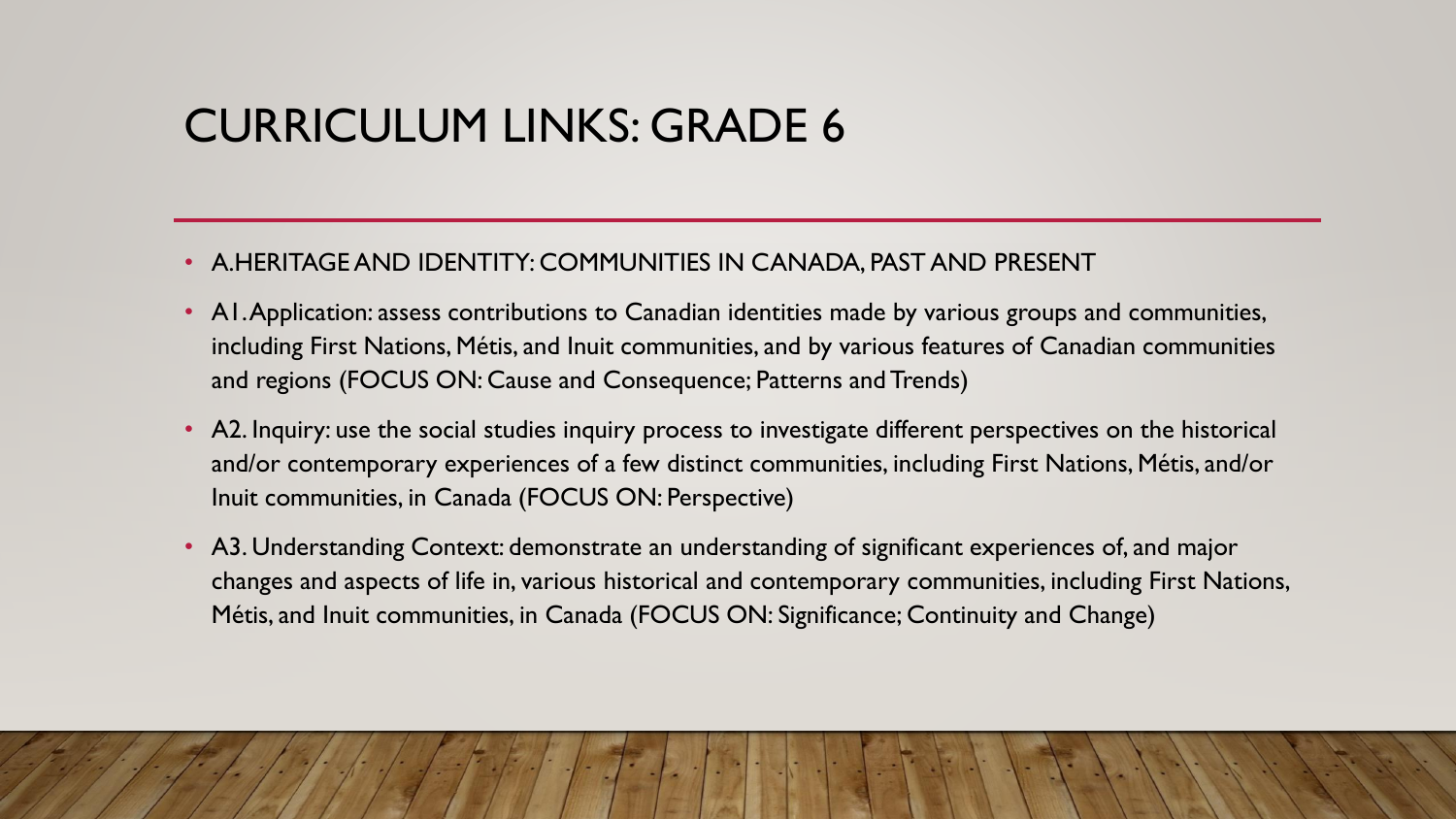## CURRICULUM LINKS: GRADE 7 HISTORY

#### • A.NEW FRANCE AND BRITISH NORTH AMERICA, 1713–1800

- A1. Application: analyse aspects of the experiences of various groups and communities, including First Nations, Métis, and Inuit communities, in Canada between 1713 and 1800, and compare them to the lives of people in present-day Canada (FOCUS ON: Continuity and Change; Historical Perspective)
- A2. Inquiry: use the historical inquiry process to investigate perspectives of different groups and communities, including First Nations, Métis, and/or Inuit communities, on some significant events, developments, and/or issues related to the shift in power in colonial Canada from France to Britain (FOCUS ON: Historical Significance; Historical Perspective)
- A3. Understanding Historical Context: describe various significant people, events, and developments, including treaties, in Canada between